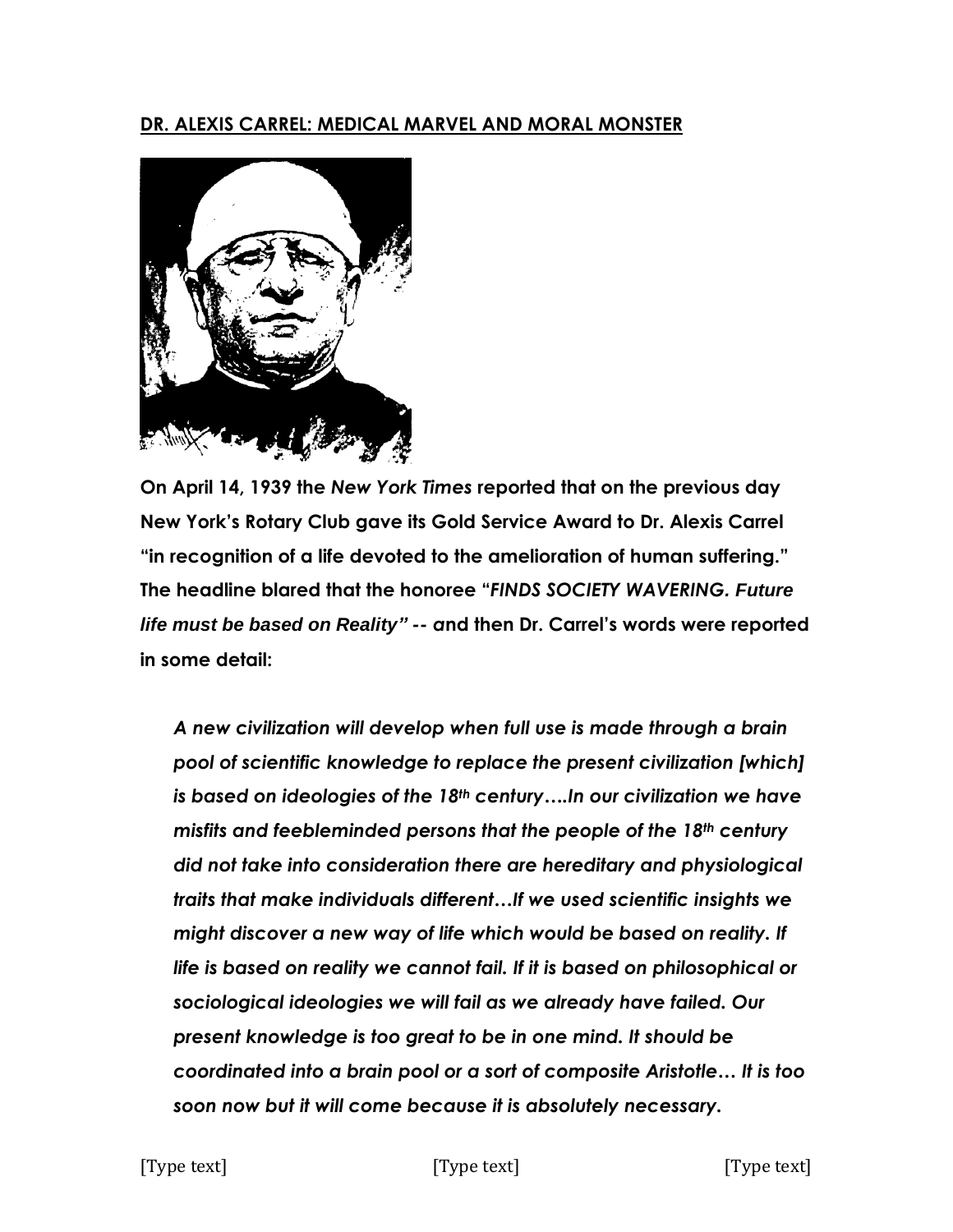**What kind of a person could make such grandiose statements – especially in April 1939? On the very same day as this newspaper account, Franklin Roosevelt wrote a letter to Adolf Hitler requesting the Chancellor to give his personal assurance of peaceful intent so that the United States could serve as a "friendly intermediary" and assure thirty-two other nations that they wouldn't be invaded. According to Roosevelt, "Plainly the world is moving toward the moment when this situation must end in catastrophe unless a more rational way of guiding events is found." FDR's request was ridiculed in Berlin and less than five months later Germany invaded Poland. The week before Carrel's talk in New York, Pope Pius XII had congratulated Generalissimo Franco for his victory in Spain, Mussolini invaded Albania and Marian Anderson sang before 75,000 people at the Lincoln Memorial. Writing in her daily newspaper column Eleanor Roosevelt's words were muted and almost fatalistic:**

*Here in America, so many miles away, the clouds which hang over other countries are felt and, more and more, the thought seems to come home to us that we are fortunate to live in America. I suppose, however, that no matter where you live or under what conditions, you carry on your daily tasks and adjust yourself to whatever circumstances you may have to meet. Probably this is why human beings survive all kinds of situations. Impossible as it seems today that one could ever survive and adjust to certain things, one will find oneself doing so tomorrow and almost forgetting that other conditions ever prevailed.*

**Alexis Carrel's speech to New York's Rotary Club was merely a sampler of his beliefs recently described in the second edition of his international**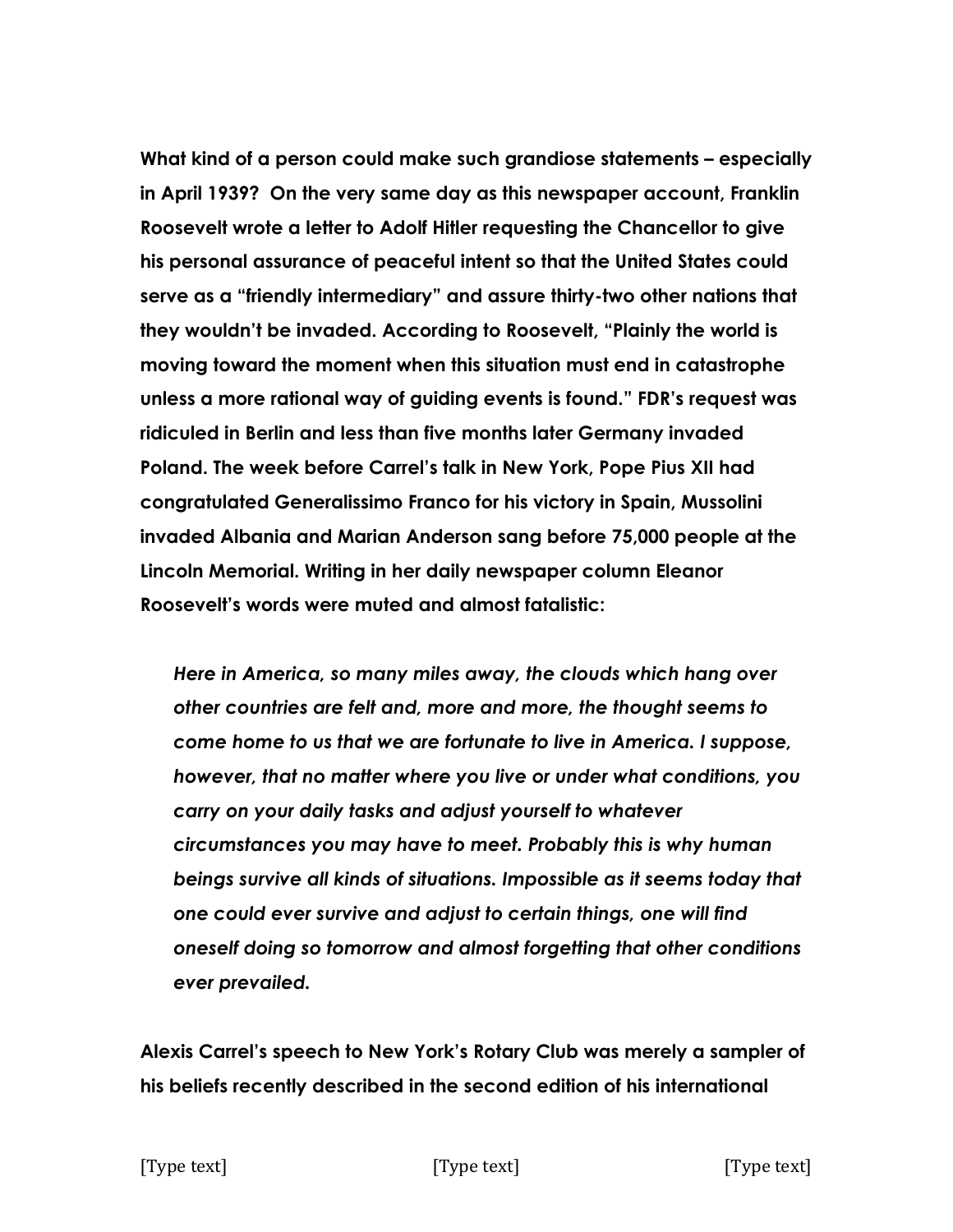**bestseller** *Man the Unknown***. Never timid nor humble, in 320 dense pages the surgeon, who had won the Nobel Prize in 1912 for his work on vascular suturing and transplantation of blood vessels and organs, told how to improve the human race through psychology, nutrition, exercise, education and spiritual enrichment. When the book's first edition appeared in October 1935, it was second in sales only to** *Gone With The Wind* **and the author's face appeared on the cover of** *Time Magazine.* **The outspoken Dr. Carrel was well aware of world events and in the preface of the second edition his words were apocalyptic:**

*The book is having the paradoxical destiny of becoming more timely while it grows older. Its significance has increased continually. The real significance of the events taking place in Europe and in this country is not yet understood by the public…The crisis is due neither to the presence of Mr. Roosevelt in the White House nor to that of Hitler in Germany nor of Mussolini in Rome. It comes from the very structure of civilization. It is a crisis of man. Man is not able to manage the world derived from the caprice of his intelligence. He has no other alternative than to remake this world according to the laws of life. He must adopt his environment to the nature of his organic and mental activities and renovate his habits of existence. To progress again, man must remake himself…Otherwise, modern society will join ancient Greece and the Roman Empire in nothingness. And the basis of this renovation can be found only in the knowledge of our body and soul…He cannot remake himself without suffering. For he is both the marble and the sculptor. In order to uncover his true visage, he must shatter his own substance with heavy blows of his hammer.*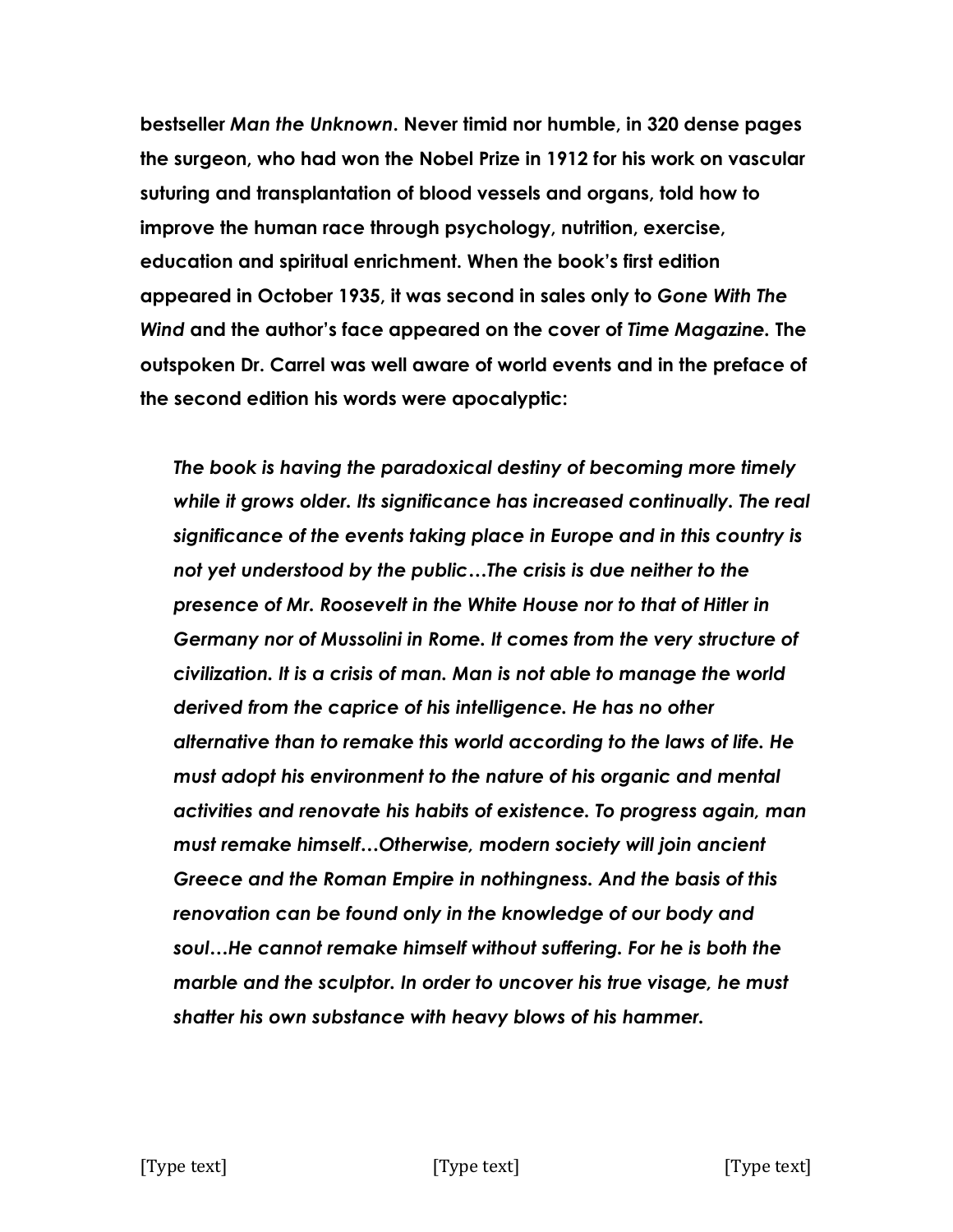**(Several more statements from the substance of the book which follow here are out of order and slightly edited)**

*The human race is degenerating morally and mentally, indifferent to everything but money. The only possible remedy is a much more profound knowledge of ourselves…But there's reason for hope because, after all, the ancestral potentialities still exist in the germ plasm of their weak offspring.*

*Men are not born equal… A great race must propagate its best elements to form a better human stock. Many inferior individuals have been conserved through the efforts of hygiene and medicine and the only way to obviate the disastrous predominance of the weak is to develop the strong.*

*The feeble-minded and the man of genius should not be equal before the law. The stupid, the unintelligent…those incapable of attention, of effort, have no right to a higher education.*

*Eugenics is indispensible for the perpetuation of the strong. It asks for the sacrifice of many individuals…Philosophical and sentimental prejudices must give way before necessity.*

*The free practice of eugenics could lead not only to the development of stronger individuals but also strains endowed with more endurance, intelligence and courage. These strains should constitute an aristocracy from which great men probably would appear.*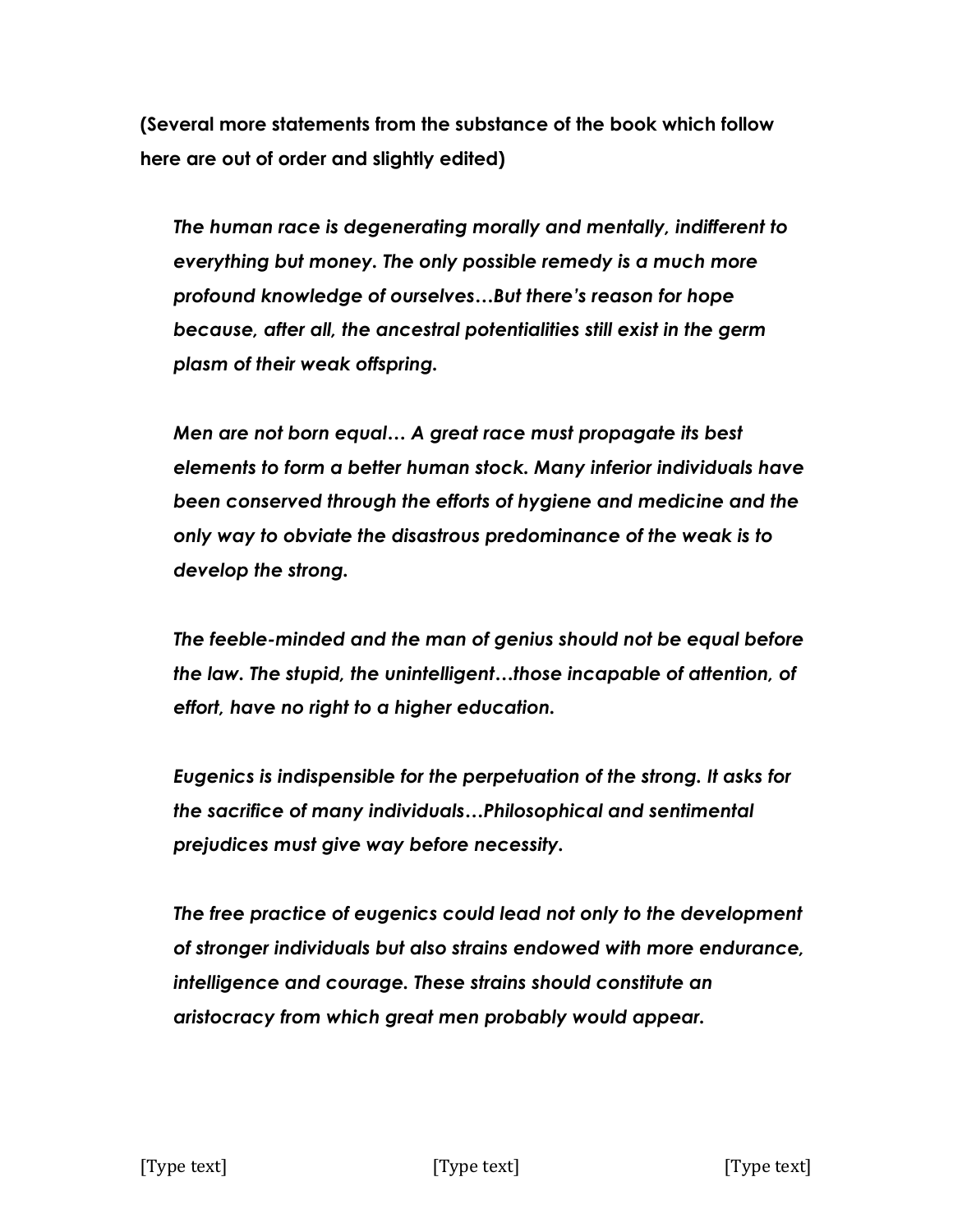*What's needed is a high council living in seclusion like monks…audacious men of science, unafraid of resorting to extreme, even ruthless measures. They should be free from research or teaching responsibilities and dedicate their lives to contemplation of our habits and thoughts…Our destiny is in our hands. Humanity's attention must turn from the machines of the world of inanimate matter to the body and the soul of man…On the new road, we must now go forward.*

**Alexis Carrel noted that upon this "new road" the defenders of the body and soul of a great race should be descendants of bold men – the likes of crusaders, revolutionaries, great criminals, financial and industrial magnates. Those deemed worthy should have their lives extended while the dregs of society would be "***humanely and economically disposed of in small euthanistic institutions supplied with the proper gasses…Why preserve useless and harmful beings?"* **By "harmful" Carrel meant those guilty of criminal acts who were refractory to such corporal punishment as "lashing." However, the term "useless" was a code word frequently employed in those days by eugenicists and later by Nazis to characterize the unwanted other, the "unfit," the mentally ill, epileptics, homosexuals, gypsies, Jews. (Although Carrel was referring to individual executions by using "proper gasses", it should be noted that in this country, between the 1920s and 2010, hundreds of criminals were executed in gas chambers and it remains a legal option in several states.) However, Dr. Carrel wasn't thinking exclusively about eliminating criminals. At various times he said the following:**

*-Civilization is already encumbered with those who should be dead: the weak, the diseased and the fools.*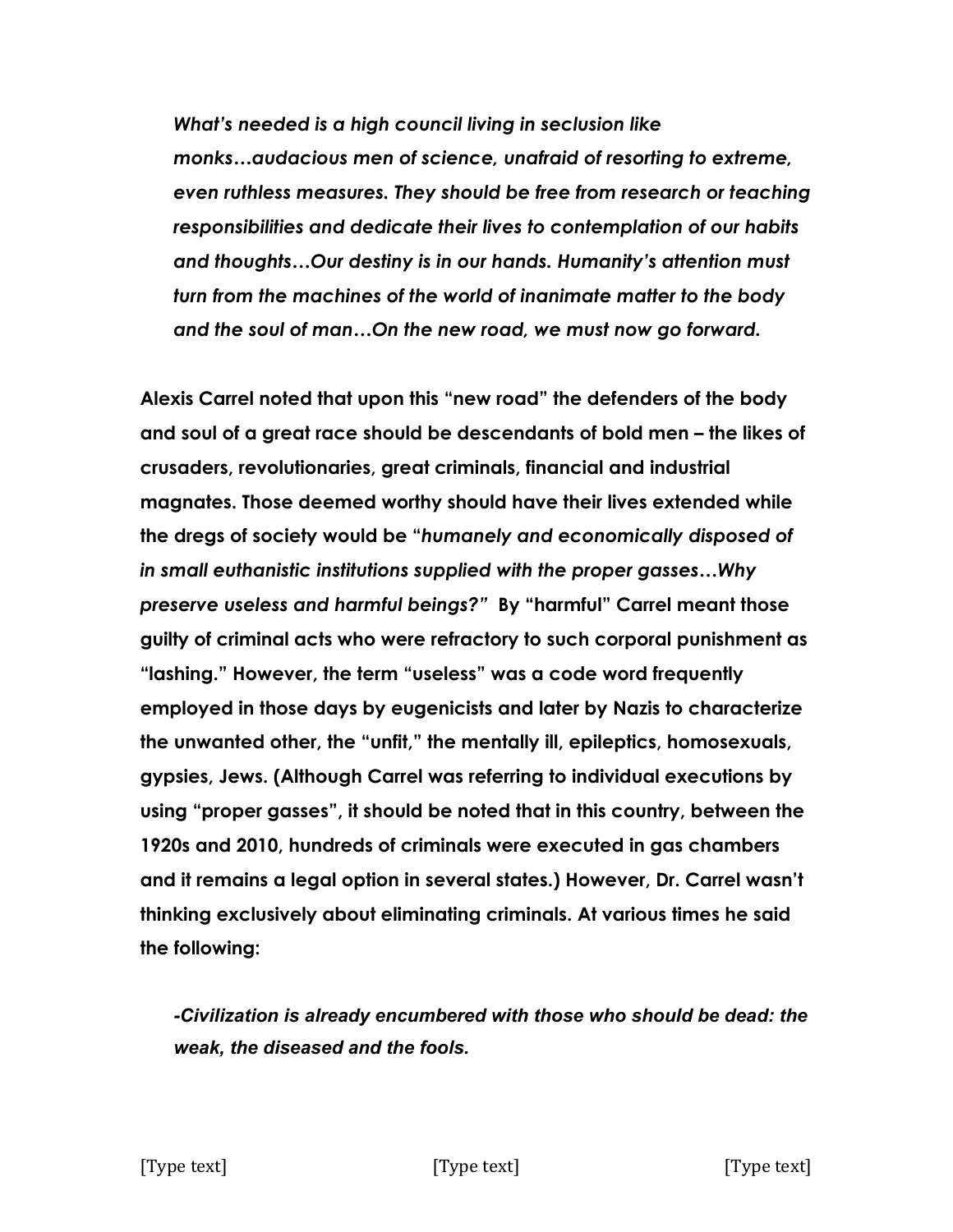*-Natural selection no longer plays its part because the weak are saved as well as the strong.*

*-Perhaps it would be effective to kill off the worst and keep the best, as we do in breeding dogs.*

*-The old order must die so that the new order lives.*

*-The fight of man against death will perhaps succeed too well. For the artificial postponement of death of a large number of individuals would be a far greater calamity than death itself.*

**Alexis Carrel believed that prolonged life should be reserved for the select few, the "builders of civilizations," and had no doubt that there would be many worthy candidates for this new ruling caste: "Even in our own base and egotistical age, thousands of men and women still follow, on the battlefield, in the monastery or in that abomination of desolation the modern city, the path of heroism and holiness."**

**He hoped to establish an "Institute of Man", a think tank staffed by a "high council" of experts who not only would study mankind, but** *mold* **it. All Americans under age 30 would be evaluated to determine who should or should not be permitted to propagate – only the best strains allowed to do so. During the 1930s when Carrel praised Nazi Germany for its "energetic measures" to prevent contamination of the human race, his was not a lone voice; his views were shared by many Americans, thousands flocked to his lectures and millions read his book. Was Alexis Carrel a moral monster? a fascist? a Nazi? an anti-Semite? a mad scientist? -- or merely a misguided elitist? Seventy-five years later, it's still difficult to say with clarity so let's consider his story in greater detail.**

**Alexis Carrel was born June 28, 1873 to a prosperous and devout Catholic family near Lyon (Lyons) the great silk production center. When he was a** 

## [Type text] [Type text] [Type text]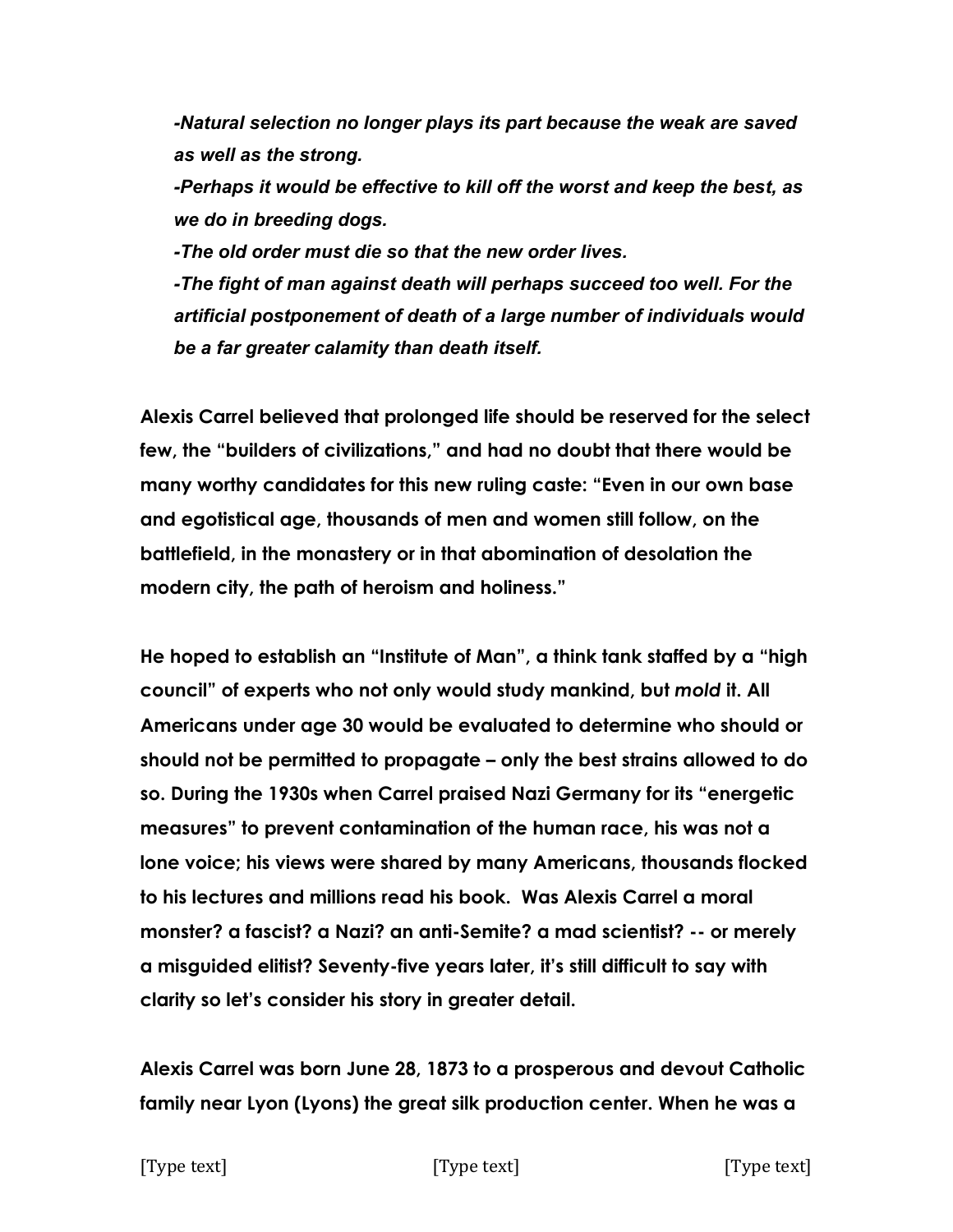**twenty year old medical student in Lyon, an anarchist stabbed the president of France, Sadi Carnot; his portal vein was severed and he bled to death. Young Carrel realized that the surgical techniques of the time were insufficient. He took lessons from an expert embroiderer who taught him to use tiny needles and fine thread, practiced diligently and developed a delicate suturing technique which permitted anastomosing blood vessels as small as a millimeter in diameter. In 1902, when an assistant in the anatomy department, he read a paper before the local medical society describing his method which when widely applied would revolutionize microvascular surgery.** 

**In 1903 the young doctor was invited to ride "the sick train" which took thousands of pilgrims to the famous Lourdes shrine. He was puzzled by hundreds of miracle cures that had been reported during the 19th century and while on the train personally observed the swollen abdomen of a teenage girl, presumably near death from tuberculous peritonitis, shrink down within a half hour after the nuns sprinkled holy water on her belly. Dr. Carrel couldn't believe his eyes and published what he'd witnessed, concluding that there were phenomena in medicine that could not be explained by science alone. The clergy attacked him for being skeptical while the medical establishment called him gullible and blackballed him for academic promotion. Nevertheless, throughout his life Carrel remained fascinated with miracle cures and frequently revisited Lourdes.**

**Fed up with the politics of clinical medicine in France, he pursued other interests and in 1904 left for Canada where he briefly considered becoming a rancher. He soon had second thoughts, worked briefly in Chicago, and then in September 1905 accepted an invitation from Dr. Simon Flexner, medical director of the brand new Rockefeller Institute for**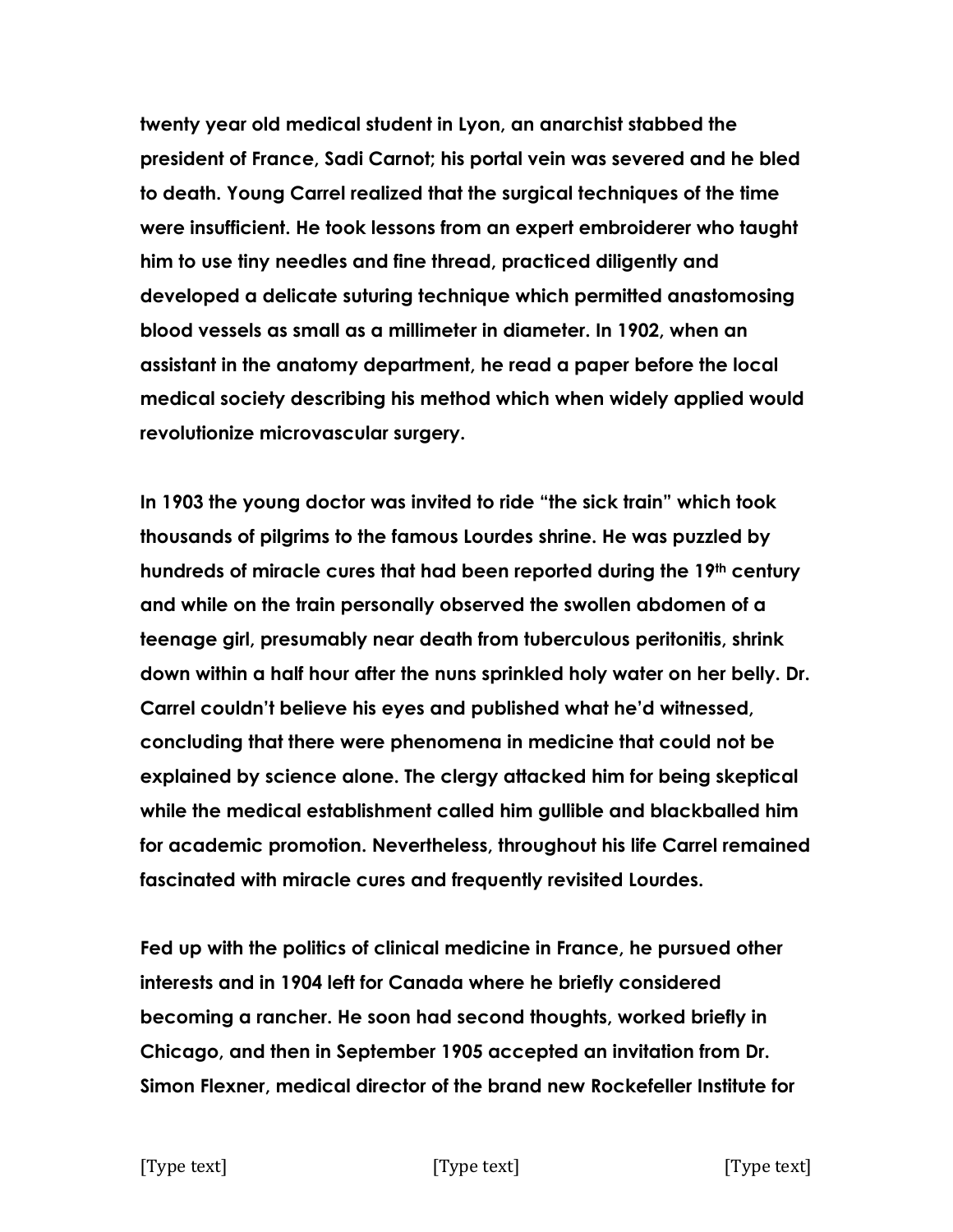**Medical Research, to join him in New York where he would work for the next thirty-three years. Early on his animal experiments were criticized by anti-vivisectionists but their objections were somewhat quelled in 1909 after he performed a daring bedside anastomosis of the popliteal vein of a dying three day old infant directly to the radial artery of her physician father. Both survived the desperate transfusion which was performed in the doctor's West Side apartment and for many critics the remarkable feat established that animal research could have practical human benefits.**

**At Rockefeller, Carrel continued doing various organ transplants and in 1910 performed the first coronary bypass surgery on a dog. Although animal surgery was technically quite easy for him, most animals rejected the transplants and died. Carrel realized that something was happening at the cellular level and this prompted his subsequent research on tissue culture. In 1912, when he won the Nobel Prize for Medicine and Physiology, at age 39 he was the youngest individual to receive that honor and the first physician working in the United States. The Nobel committee noted that his work provided the "means of curing the wounds and maladies that so harm the human species." In his Nobel Lecture Carrel acknowledged the contributions of predecessors and continuing problems related to tissue culture which hindered practical application. However, he predicted that these would be surmounted and "render possible the benefits to humankind which we hope to see accomplished in the future."** 

**While visiting France at the onset of World War I, Carrel was called to active duty. He was disturbed by seeing men dying from contaminated wounds and overcame French bureaucracy to start a small research hospital that was partially funded by the Rockefeller Foundation. He**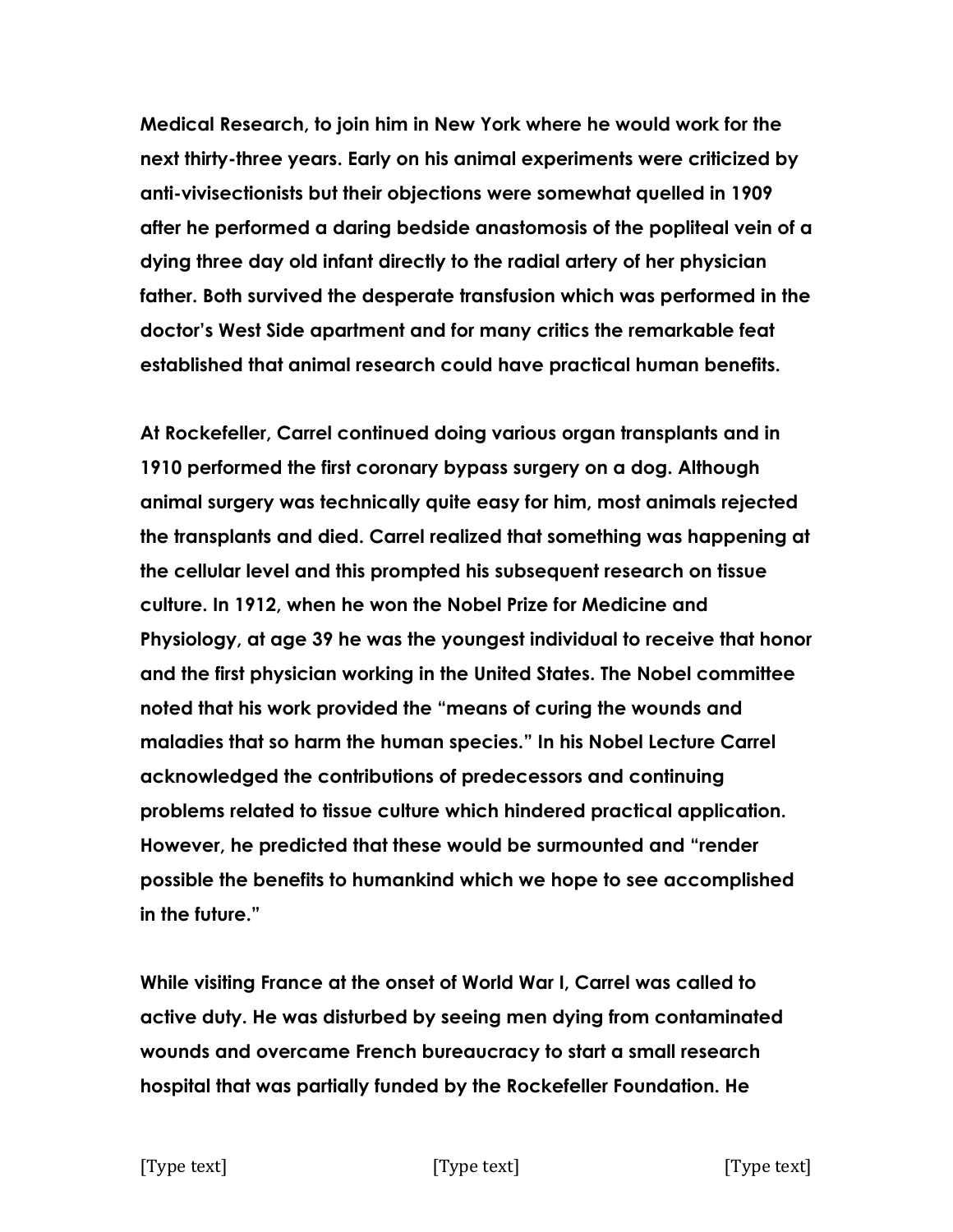**collaborated with the English chemist Henry Dakin who had developed a hypochlorite irrigating solution which when used along with surgical debridement and scrupulous asepsis transformed the management of war wounds. As at other times during his long career, he was criticized for taking more credit than was his and not acknowledging the important contributions of others – in this case Henry Dakin.**

**After the War and back at the Rockefeller Institute, he operated in a labyrinth of rooms on the top floor of the Institute that were brightly lit by skylights. In order to combat the sun's glare, he painted walls, floors and equipment black and all workers wore black masks and hooded robes. The dramatic effect must have been sinister. Carrel had a life-long talent for offending people. He was brusque, aloof and had a genius for selfpromotion which was resented by his peers. His most widely publicized experiment involved cells from an embryonic chicken heart that was kept alive in vitro, for 34 years, finally discarded two years after Carrel's death. The press had a field day speculating about the "immortal" chicken heart and what it might portend for humans. Every year one newspaper would run a Happy Birthday column to the chicken heart and even an obituary when it "died."**

**In November 1930, Charles Lindbergh came to visit Dr. Carrel at the Institute. As was his eccentric custom, at that first meeting Carrel silently scrutinized the much younger man's face for several minutes before he passed muster. It was about three years since Lindbergh's epic trans-Atlantic flight, but now he had a personal agenda far removed from aviation. His sister-in-law had a dysfunctional heart valve as a result of rheumatic heart disease and he hoped that Carrel could suggest a way of repairing the valve surgically, like could be done with engine valves.**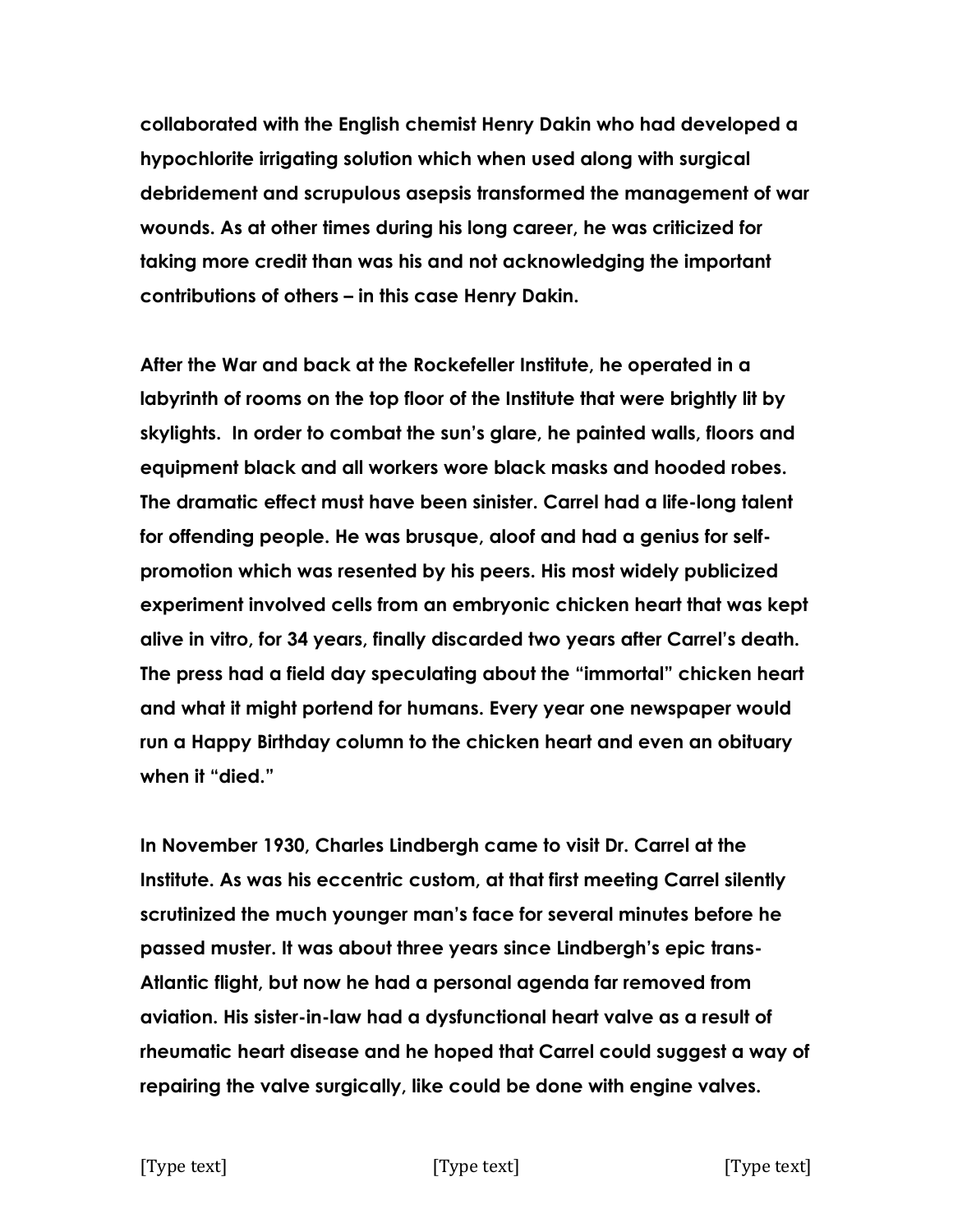**When told that such a procedure was impossible without the aid of an artificial heart, the mechanically gifted Lindbergh proposed to build one. The heart would have to be removed, repaired outside the body and then replaced and he envisioned a pulsatile pump that could sustain life during surgery. At the same time, Carrel invited the mechanically gifted Lindbergh to collaborate in research, already under way, searching for methods to keep "alive" and functioning excised portions of animal tissues and even entire organs.** 

**For Lindbergh, the much older Carrel was a father figure; for Carrel here was the son he never had. They were an odd couple in physical appearance – the tall, thin flyer and the elfin, bald Frenchman who wore a black beret and pince-nez glasses. But in some ways they were a perfect match. Both thought of the body as a living machine that was made of replaceable parts and although it took Lindbergh four years to perfect his "Life Chamber" apparatus, when he did, they were able to keep various organs "alive" for days or weeks at a time. In September 1935 when Dr. Carrel's face appeared on the cover of** *Time Magazine* **the accompanying article titled "Carrel's Man" described the semi-secret collaboration of these two celebrities. In June 1938, the colleagues, now described as "Men in Black," appeared together on** *Time Magazine's* **cover with their hand-blown glass heart pump between them -- and the next year the pump was displayed at New York World's Fair.** 

**Alexis Carrel's book** *Man The Unknown* **was translated into nineteen languages and appeared in a condensed series in the** *Readers Digest***. In it he acknowledged that although his interest in clairvoyance, telepathy and the power of prayer were unorthodox, and "scientists will consider my interest to be puerile or insane," he didn't hesitate discussing them because these phenomena are "real." Predictably, after reading a book**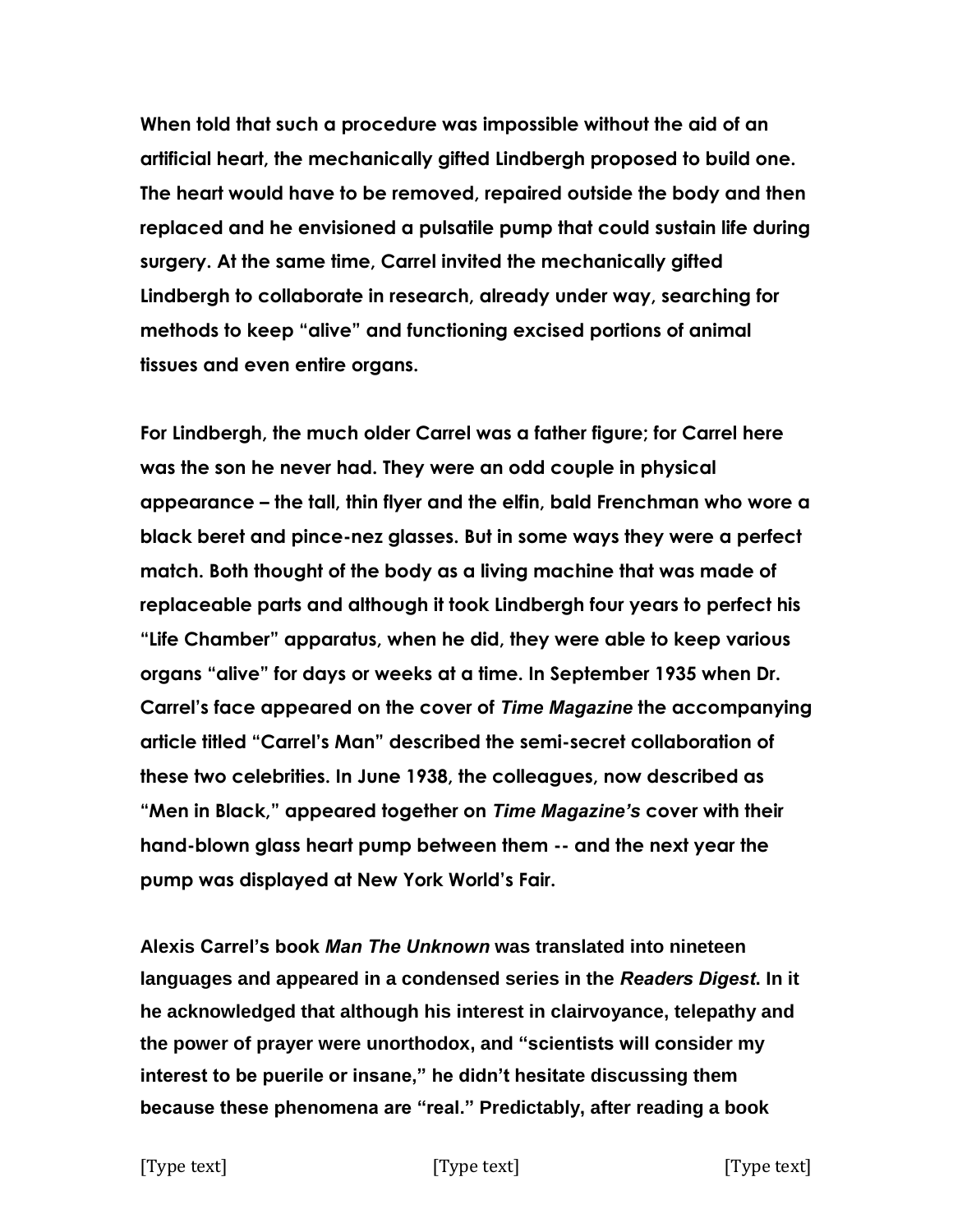**review in the** *New York Times* **a prominent psychiatrist wrote a letter to the editor objecting to Carrel's remark that prayer can cure cancer and other ailments within a few minutes.** 

**As early as 1911, when testifying at a meeting of the American Breeders Association Carrel said, "The diseases of the mind are a serious menace…They are to be feared, not only because they increase the number of criminals, but chiefly because they profoundly weaken the dominant white races." The ideal solution would be the suppression of each of these individuals "as soon as he has proven himself to be dangerous." He endorsed a program of "voluntary" eugenics – for example, discouraging the "unfit" from marrying. As a social Darwinist he advocated weeding out the unfit while encouraging the elite to multiply: "a great race must propagate its best elements." Eugenicists like him believed in better breeding practices; according to him, "Eugenics is indispensable for the perpetuation of the strong." As Carrel wrote, "The herd always profits by the ideas and inventions of the elite. Instead of leveling organic and mental inequalities, we should…construct greater men. Although he advocated "positive" eugenics and, in individual cases even "negative" eugenics, he never sanctioned mass involuntary sterilization or euthanasia of sick or defective children or adults as was being done in Nazi Germany during the 1930s.** 

**When Carrel's chief supporter Simon Flexner retired in October 1935, he was replaced as director of the Rockefeller Institute by Herbert Gasser. The new director was appalled by Carrel's extramural activities, particularly a speech he gave about "The Mystery of Death" to an overflow crowd at the New York Academy of Medicine (December 12, 1935) with several thousand people unable to get inside. The next day the** *Times* **breathlessly reported on page one that Carrel had predicted that although death was**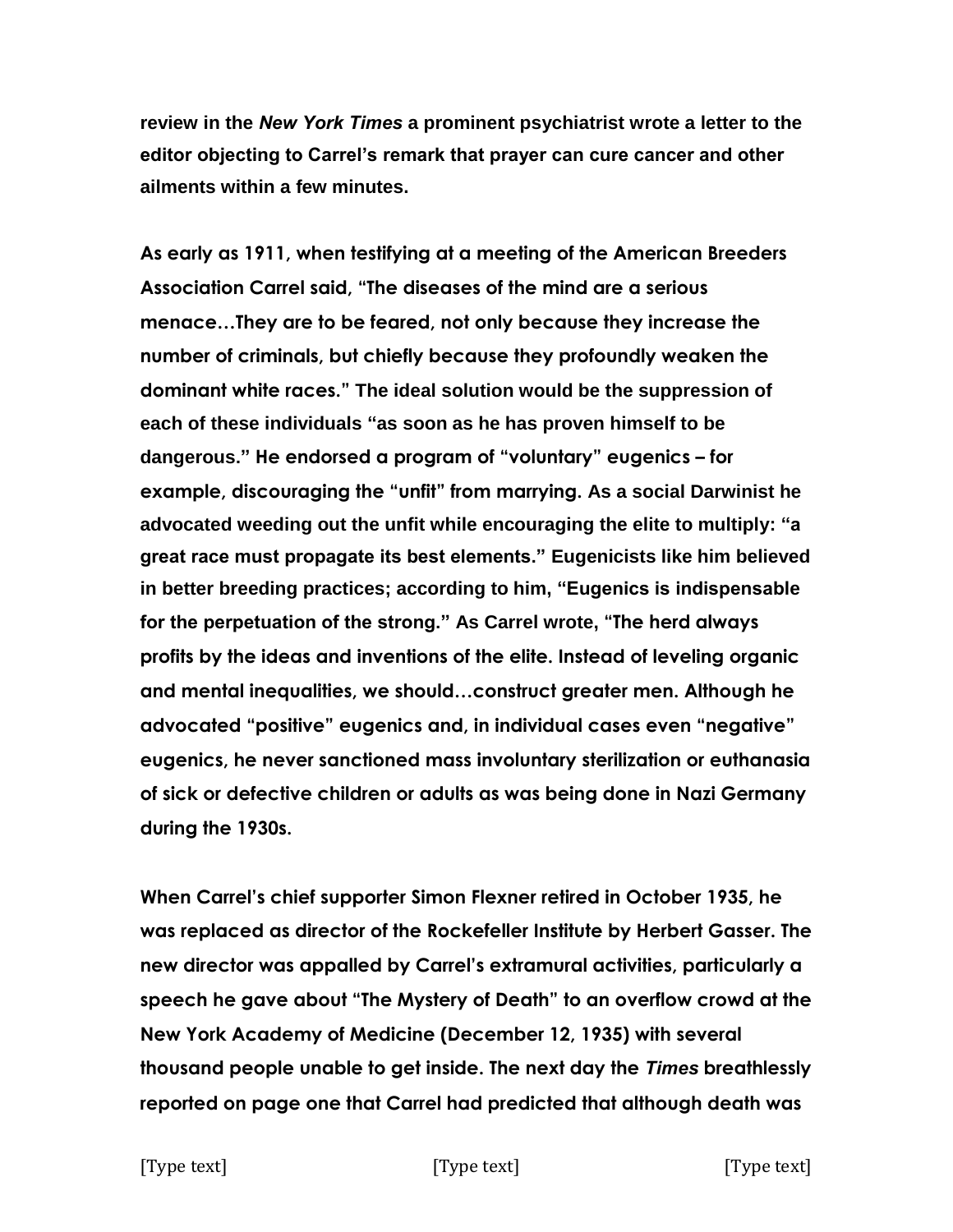**not conquerable it could be postponed for years – indeed by placing a human in a state of suspended animation "a period of centuries may become one of the realities of tomorrow." He speculated that in the future if an old man was given the glands of a still-born infant or the blood of a young man, he might be rejuvenated. Moreover, he criticized medically assisted prolongation of life for burdening civilized countries with those "who should be dead" – early death was described as a builder of civilization since it eliminated "the weak, the diseased and the fools."**

**One week after Dr. Carrel's lecture at the Academy of Medicine, the liberal journalist Walter Lippman spoke in the same auditorium on "Aspects of a Philosophy of Government in a Sick World." Current events in Europe certainly were on his mind and though he never mentioned Alexis Carrel by name, surely he was aware of the previous week's event. After explaining that governments should avoid social engineering and that humility is the beginning of wisdom, Lippman's concluding remarks were pointed:** 

*Without [recognizing their limits] men will use political power for ends that government cannot realize, and in the vanity of their delusions fall into the manner of cruelty, disorder, and waste. They will have forgotten to respect the nature of living things, and in their ambition to be gods among men they will affront the living god. They will not have learned that those who would be more than human end by being less than human.*

**Herbert Gasser was not alone in objecting to the publicity-prone Dr. Carrel who not only trumpeted his own work but discussed politics and education and spoke positively about spiritualists and clairvoyants. Most of the Institute's research scientists shunned the limelight and were taken aback by their outspoken colleague, but Alexis Carrel also had supporters**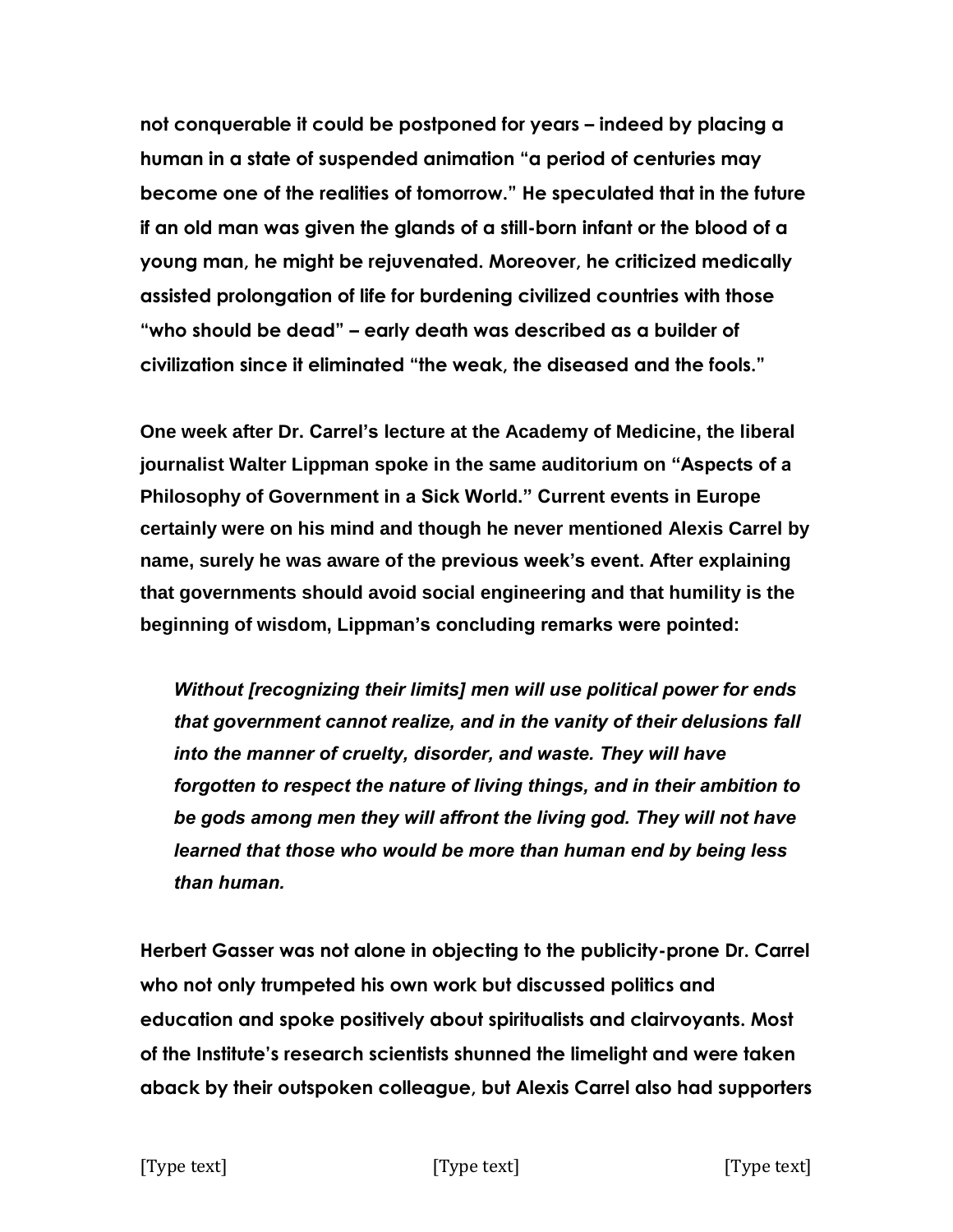**at the Institute. Among them was a young German immigrant Richard J. Bing, who as a youth was inspired by reading** *Arrowsmith* **to take up experimental cardiology. In 1935, while doing investigative studies in Copenhagen, Dr. Bing was invited by Carrel to join him and Lindbergh on their pump studies in New York. (Because Bing was half-Jewish this afforded him an opportunity to escape Nazi Germany.) Writing some five decades later, the by-now eminent Dr. Bing recalled Carrel as "a kind, understanding and humane person," a generous mentor who taught him tissue culture techniques which he employed in his own illustrious career. He recalled that his boss admired forceful autocratic personalities [not including FDR] and once had remarked that he'd like to become a dictator in some South American nation.**

**Richard Bing remarked that "things were not easy for Carrel at the Rockefeller Institute which might have been for reasons of his own doing…[because] he was a scientist who believed in nonscientific things." He held mystical beliefs and from the time of the "miracle cure" that he'd witnessed at Lourdes, often would assert that there were phenomena in medicine that could not be explained by science alone. He was a strong believer in the power of mind over body and once made Bing and others sit around a heavy table and attempt to lift it with one hand. They couldn't but then he asked them to count to ten while concentrating on the task and they lifted the table easily. Dr. Bing concluded, "There were certainly few other scientists of an equally contrasting, scintillating and controversial personality. Providence has provided that his scientific work endures, while his controversial personal features have faded into the background."**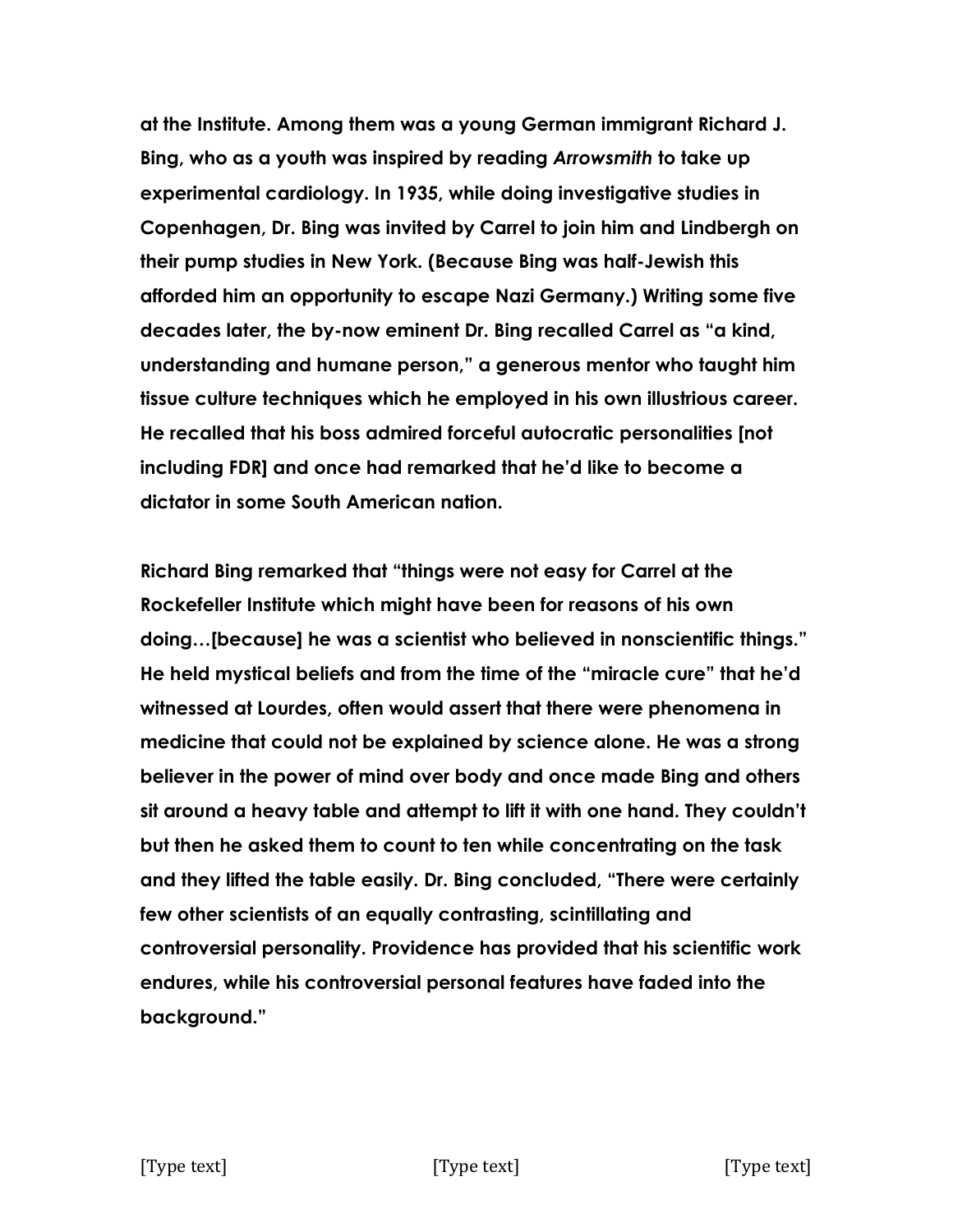**In 1939 Dr. Gasser invoked a mandatory retirement age of sixty-five which, although it effected others beside Carrel, he took personally. He complained in a letter to an influential friend about "Jewish influences" – after all Gasser was half Jewish – but this was denied after an investigation by the Foundation's lawyers. Certainly Gasser was relieved to eliminate the Frenchman's expensive animal research laboratory which included a vast "mousery" that housed some 12,000 rodents fed special diets to test their resistance to cancer and other diseases and bred for physical strength.**

**In fact, during the 1930s the Rockefeller Institute had a liberal policy toward employing senior Jewish scientists at a time when American medical schools generally did not. About one third of the Institute's twenty-two member research staff had Jewish origins although, almost to a man, they were assimilated, non-observant and unsympathetic with Zionists who were perceived as being warmongers. – the likes of Phoebus Levine, Alexander Wiener, Jacques Loeb, Alfred Cohn, Samuel Meltzer and Michael Heidelberger. Also among them was Karl Landsteiner who after emigrating from Austria in 1922, worked at the Institute and in 1940 was awarded the Nobel Prize for his discovery of human blood groups. When Landsteiner was a youngster, his family had converted to Catholicism and in 1937 when he was included in a** *Who's Who in American Jewry***, he threatened a lawsuit of \$100,000 on the grounds that his teenage son might be shocked to discover his Jewish ancestry and subjected to humiliation.**

**Both the Jewish director Simon Flexner and his equally famous brother Abraham were avid eugenicists and, although they never denied their roots, they were more concerned with fitting in with the WASP elite than**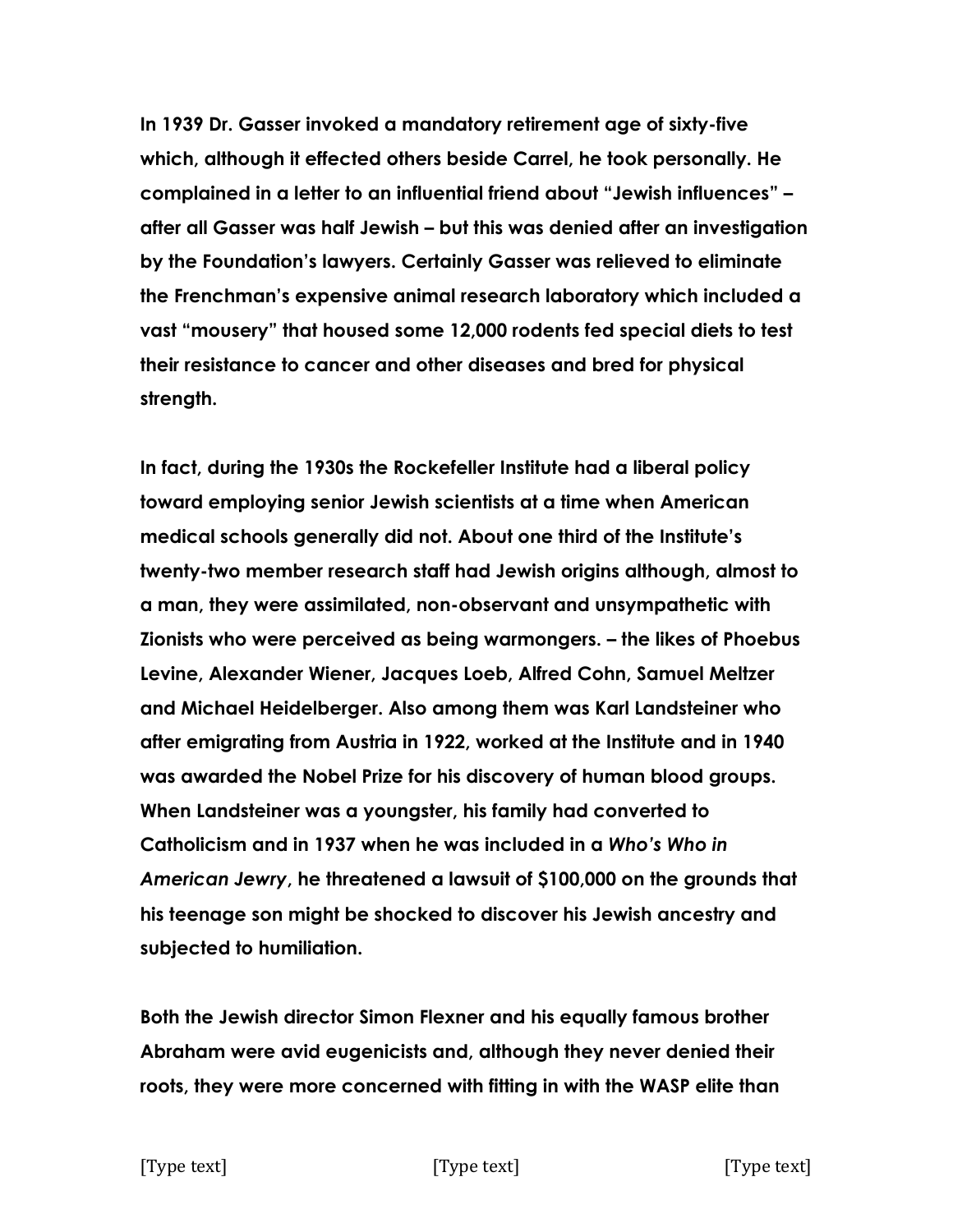**with the fortunes of their kinsmen. Simon strongly supported Carrel's work and used the favorable publicity given to his trophy Nobel Laureate to promote the Institute and impress the Rockefellers patrons to keep their money flowing. For his part, after being involuntarily retired from the Rockefeller Foundation's Graduate Education Board in 1928, Abraham Flexner went on to found the Institute for Advanced Study in Princeton and appointed Carrel to his Board of Directors as a guaranteed yes-man. According to one of Lindbergh's biographers, he once wrote,** 

*Whenever the Jewish percentage of the total population becomes too high, a reaction seems to invariably occur. It is too bad because a few Jews of the right type are, I believe, an asset to any country…If an anti-Semitic movement starts in the United States, it may go far* **[not too far].** *It will certainly affect the good Jews along with the others.*

**Alexis Carrel would have agreed with Lindbergh that a few Jews of "the right type" could be an asset – men like Dr. Emanuel Libman, the famous cardiologist at Mount Sinai Hospital. In 1932, at a testimonial dinner on the occasion of Libman's sixtieth birthday, Carrel was unable to attend but sent a laudatory message in which he spoke admiringly about Old Testament prophets, "strong lone figures," and included Libman among contemporary luminaries like Einstein and Cardozo – he concluded simply "Libman is medicine itself." in a letter to the activist rabbi Stephen S. Wise, who had praised his book as "epochal' and an "oasis of beauty," Carrel noted that "We Christians will always respect the Jews who are proud of being Jews, who recognize that they differ profoundly from us, that they are a people, and a great people."**

**Every summer Dr. Carrel and his wife vacationed on Saint-Gildas, a 100 acre island off the barren Brittany coast which they'd purchased with**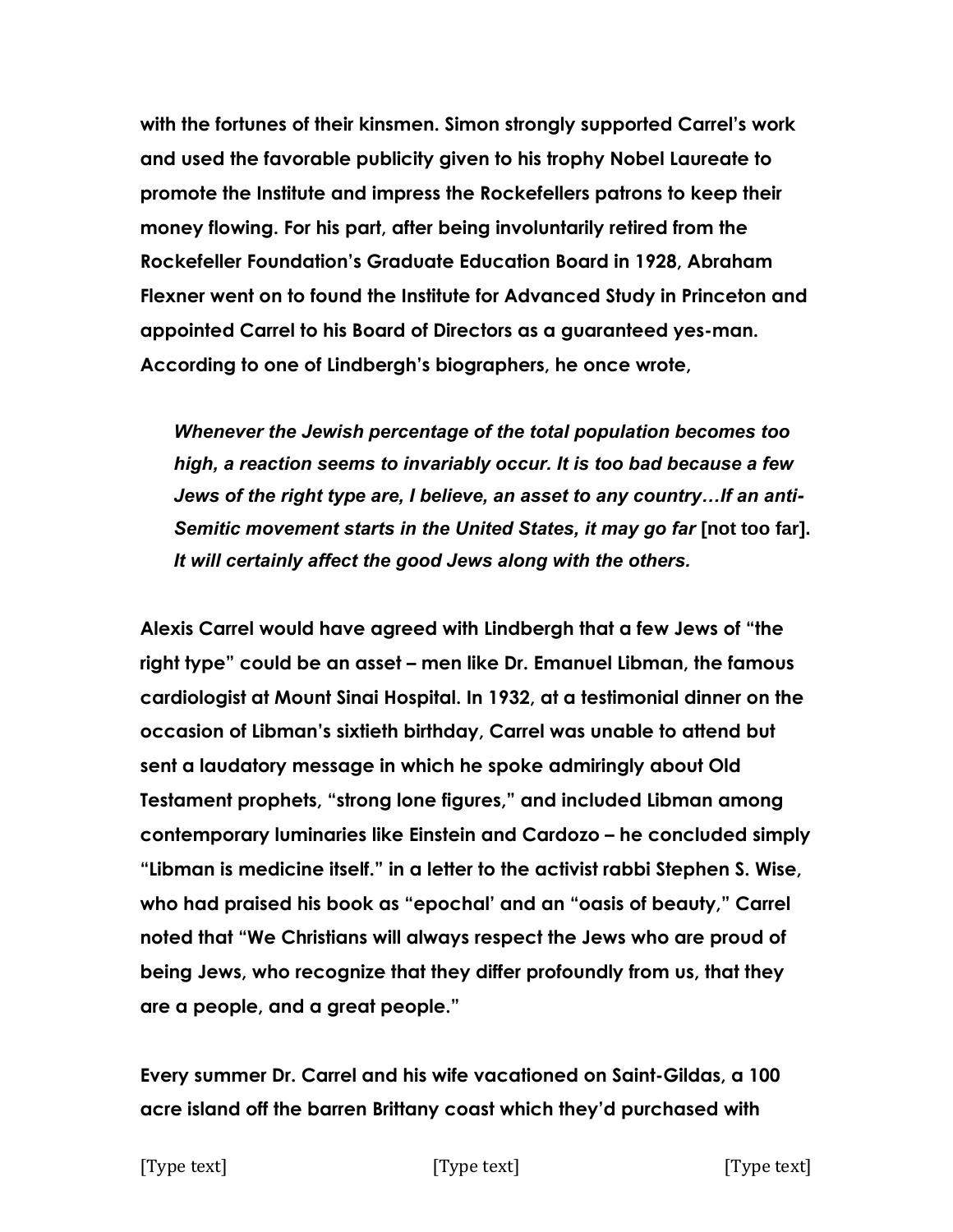**money from his Nobel Prize. Exhausted by suffocating publicity after the kidnapping and murder of their infant son in 1932 and the subsequent manhunt and trial of Bruno Hauptmann, the Lindberghs went into selfimposed exile in England and in 1938 purchased Illeic, the 40 acre islet adjacent to Saint-Gildas. As if in a stark Ingmar Bergmann movie, the two friends sometimes would sit alone on their private islands, staring out through mist and surf and meditating about the "crisis" of civilization. Lindbergh could walk several hundred yards across the isthmus separating their enclaves or if the tide was high he'd row across. Perhaps they may perceived of themselves as Nietzschian** *ubermenshen,* **but even supermen sometime crave solitude or a safe haven from prying eyes and** *paparazzi***.** 

**Charles Lindbergh was particularly taken with Carrel's ideas of the superiority of the white race. In turn, Carrel viewed Lindbergh as a "savant" who proved his theory that those capable of greatness in one area could be equally great in other endeavors. Their goal was to graduate from rodents to primates to humans in their experiments at prolonging life an in 1938 they considered visiting the mental institution in Vineland, New Jersey in order to "look over the prospects."** 

**But by 1939 the two men's paths were about to diverge. In his five visits to Germany during the 1930s Lindbergh was impressed by the discipline and precision of the new order. He was wined, dined and courted by the high command and became convinced that no one could defeat the Luftwaffe. Usually when they met, Carrel did most of the talking, but back in Brittany after his most recent inspection trip to Europe, Lindbergh was impatient discussing biological research and race betterment through diet and controlled reproduction. Now he was obsessed with the looming political crisis and was eager to advise western political and military leaders – Franklin Roosevelt, Neville Chamberlain, Joseph Kennedy, et al --**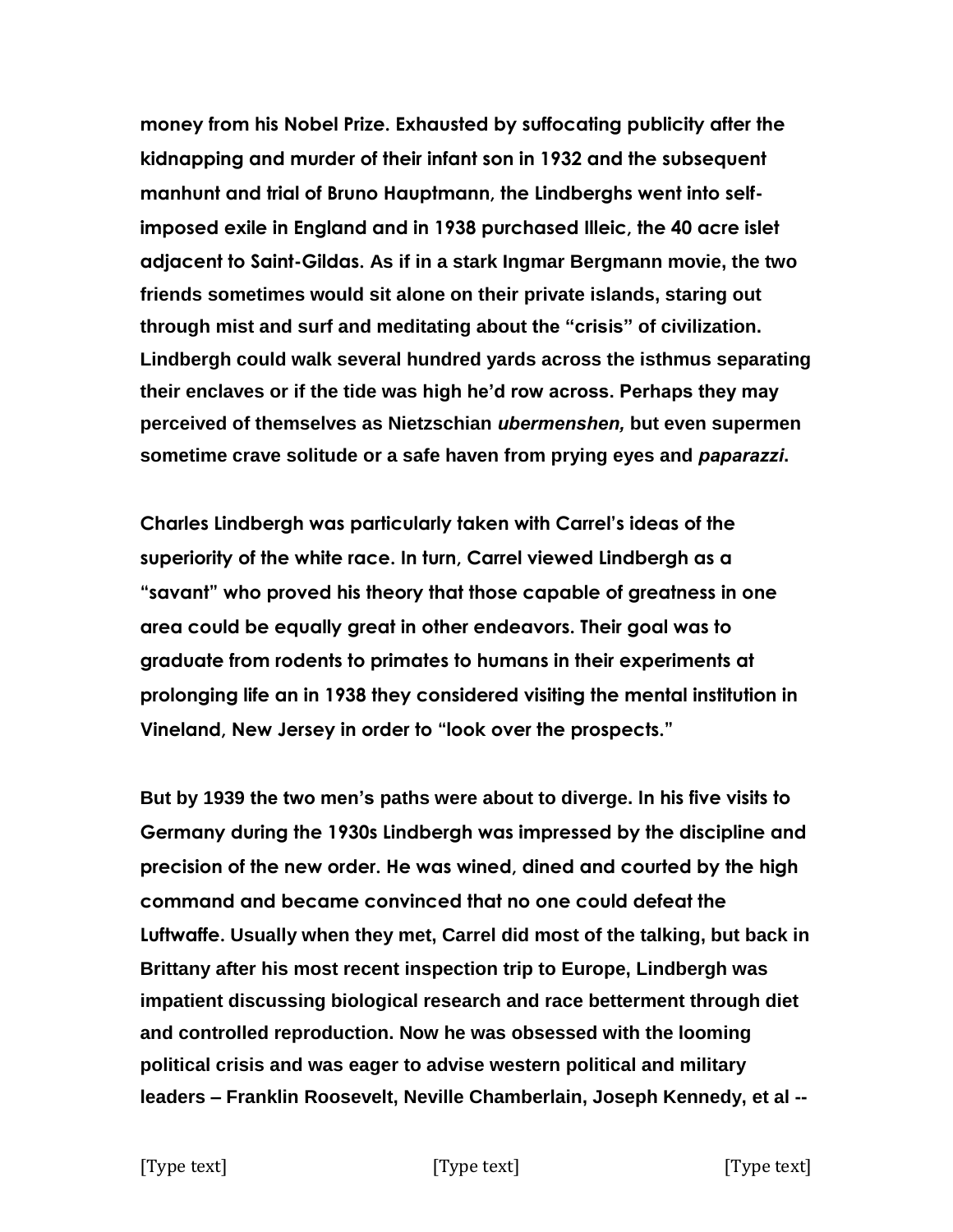**of the futility of challenging the Nazi war machine. He believed that Hitler was a "great man," albeit a fanatic, and it was better to avoid confrontation and acquiesce to the Fuhrer's demands. As Lindbergh saw it, a major problem in America was that Jewish propaganda in Jewish owned newspapers was exaggerating the negatives. On the other hand, Carrel felt that non-intervention was foolish and said that Lindbergh was naïve and "committing suicide with the stupidities he is uttering."** 

**With the onset of war in Europe, Lindbergh became the leading spokesman of the isolationist America First movement and, imbued with Alexis Carrel's eugenic ideas, he felt that war did have one virtue -- it was a way of weeding out the weak. But Carrel retained his French hatred of** *les Bosch* **and well remembered the brutality of war from his experiences during World War I. But the two friends agreed that the Soviets posed an even greater threat to civilization than the Germans and that western Jews were war mongering because most of them were communists.**

**Alexis Carrel's last six years were shrouded in controversy. In 1942 he opened in Paris The French Foundation for Study of Human Problems – usually referred to as The Carrel Foundation – which was funded by the Vichy government. Presumably, the institute's mission was to improve the lot of French children, but it also would serve as a laboratory to test his eugenicist ideas – war may have been bestial but it did provide an opportunity to promote the strongest and best. Some latter day apologists, claimed that it was necessary for Carrel to cooperate with the Petain government in order to permit his research institute to function and that he wasn't sympathetic with the excesses of Nazi behavior.** 

**In August 1944 the new French Minister of Health, in an effort to "purify" his department of former collaborators, dismissed the 71 year old Dr. Carrel from his position as head of the Foundation for Study of Human**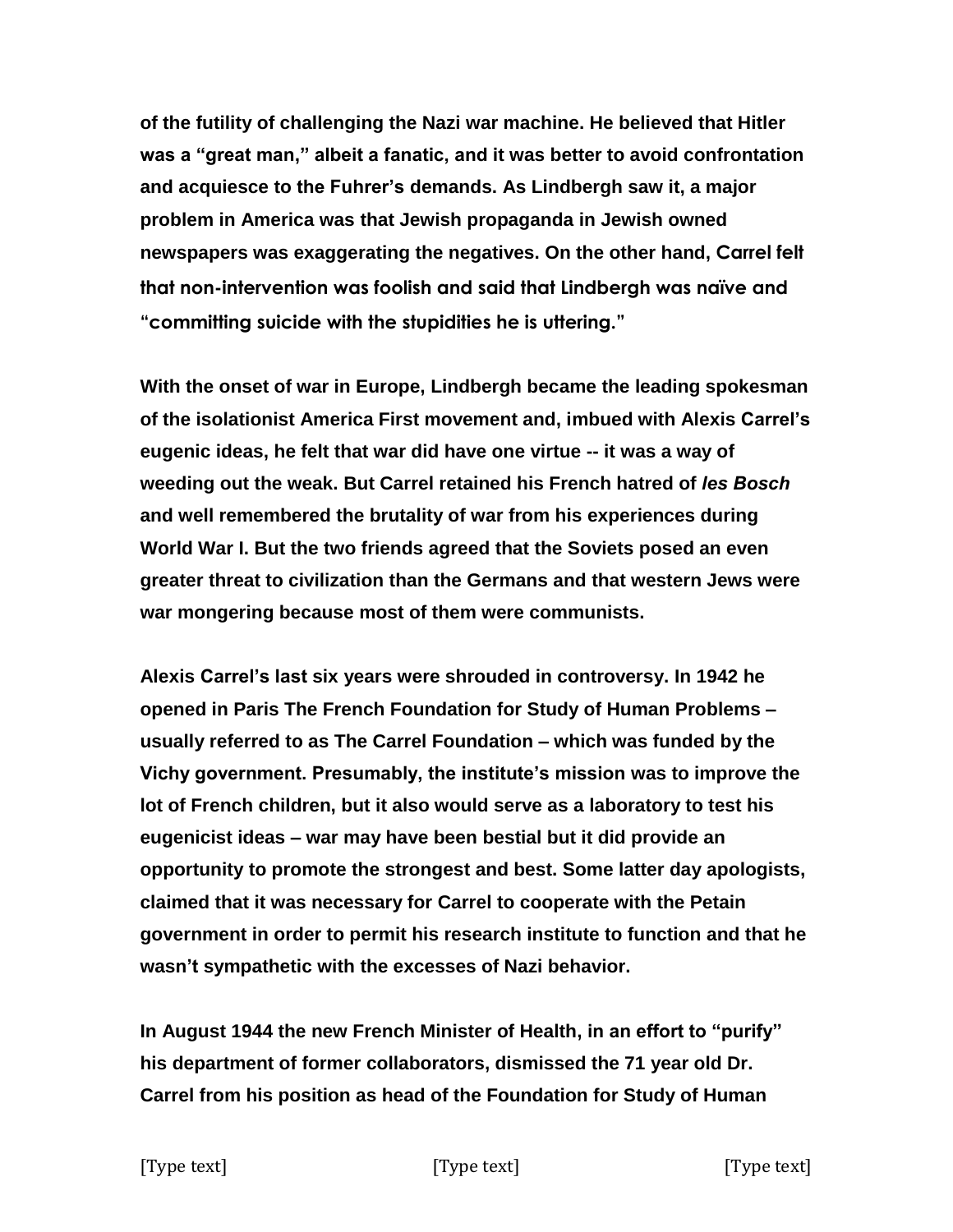**Relations. As he was quoted in the New York Times (Aug 31, 1944), "I was living tranquilly in the United States when I decided that France needed me. I came and founded my institutes for the children of my country and put my theories into practice…I had one aim and I reached it. I am convinced I did not do anything against France." Broken and depressed, he died of heart failure at age 71 in 1944 and his body was transported to his island home on the Brittany coast. Historians have been divided about Carrel's final years – some hailed him as a patriot, others called him a scoundrel. However, his name soon was forgotten by most people.** 

**Several of Alexis Carrel's books, which were published posthumously by his wife, became fodder for right-wing conservatives, racists and unreformed eugenicists. During the 1980s his ideas were politicized in France when the xenophobic Jean-Marie LePen praised him as the "first modern ecologist" and described his own followers as "the heirs of Alexis Carrel." In response the head of the University of Lyon's medical school, which in 1969 had been named after Alexis Carrel, declared that his philosophy was unworthy of the Hippocratic tradition: "If we fail to see Carrel's 'barbaric project' for what it was, medicine would be deprived of its civilizing mission and become an instrument of a totalitarian big brother." Subsequently, the school's name was changed to honor Rene Laennec, the inventor of the stethoscope.**

**After their last meeting in January 1941, Lindbergh and Carrel went their separate ways. Shortly after the war's end, Lindbergh visited Saint-Gildas where Mme. Carrel showed him his friend's humble grave. Nearly three decades later in 1973, Charles Lindbergh, now 71 years old, spoke at the Alexis Carrel Centennial Conference in Washington. As he recalled:**

*I came to ask his advice about problems I had encountered in*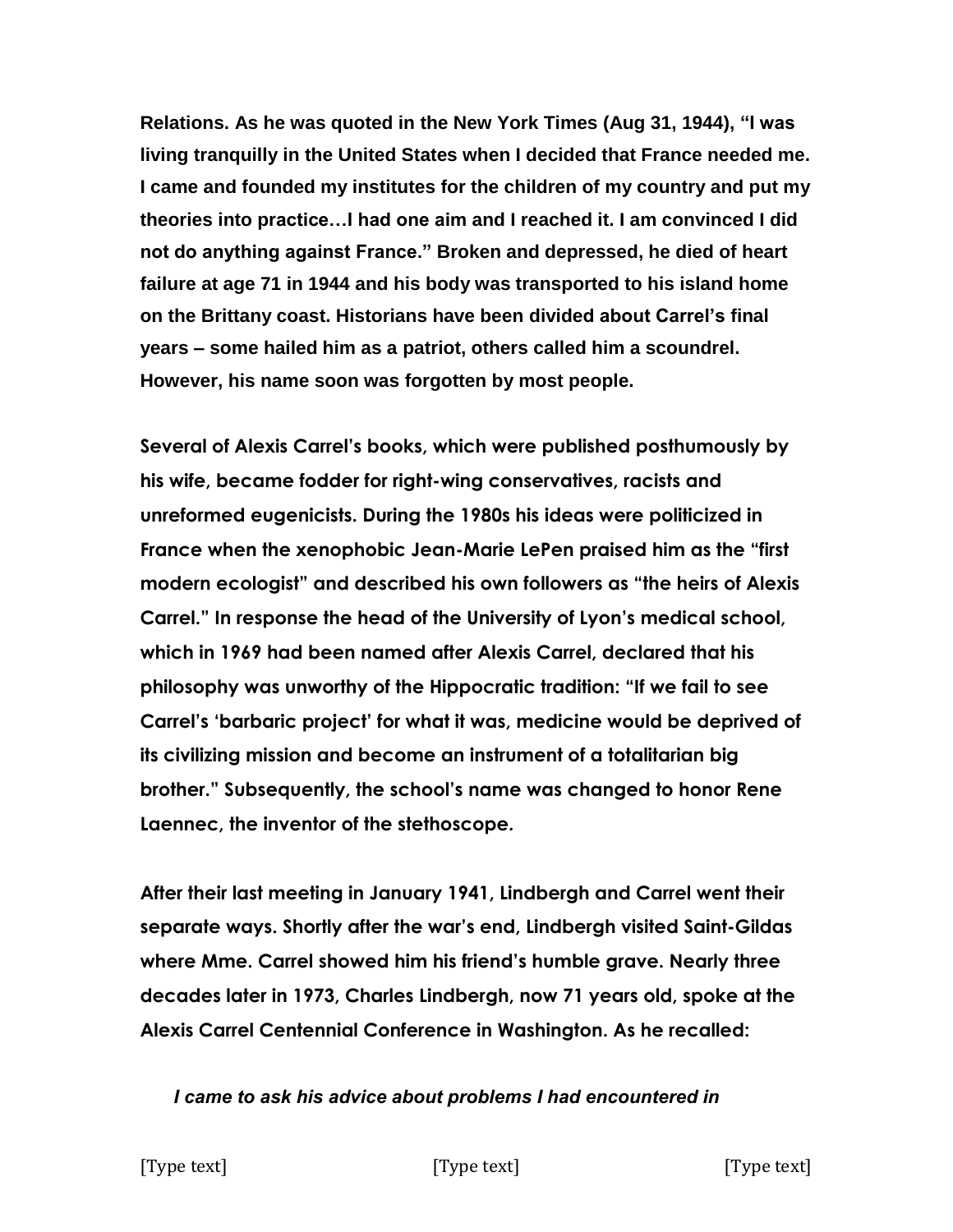*designing an artificial heart for use during operations…I soon found Carrel himself even more fascinating than the laboratory projects I pursued in his department of experimental surgery. There seemed to be no limit to the breadth and penetration of his thought….According to his mood, Carrel could work with a precision that caused the admiration of the scientific world, or he could speak with an abandon that brought criticism heaping on his shoulders. He might straighten his back and assert that 'all surgeons are butchers,' and that 'all people are fools,' or sit at his desk and write that 'on the scale of magnitudes man is placed midway between the atom and the star.'…In eulogizing Carrel, one might emphasize his skill as a surgeon, his pioneering work in the fields of tissue and organ culture, his treatment of the wounded in World War I, his suturing of blood vessels which brought him the Nobel Prize, his perception and his depth of vision. Personally, I can say that he had the most stimulating mind I have ever met.*

**About a year later Charles Lindbergh died of lymphoma. When his doctors at Columbia could do nothing more, he overruled their orders and had himself flown to Maui where he orchestrated his final days. Like his mentor, he was buried modestly in his island paradise far from the "civilized" world.** 

**Perhaps the most balanced assessment of Alexis Carrel appeared in a book review written in 1997 by the famed heart surgeon Denton A. Cooley:**

*Rightly deemed a scientific genius, he was also part showman savant, mystic and ascetic. Despite his genuine religious bent and his preoccupation with life's ultimate questions, his behavior lacked many of the qualities associated with true greatness of soul. Moreover his elitist social philosophy was narrow and potentially*